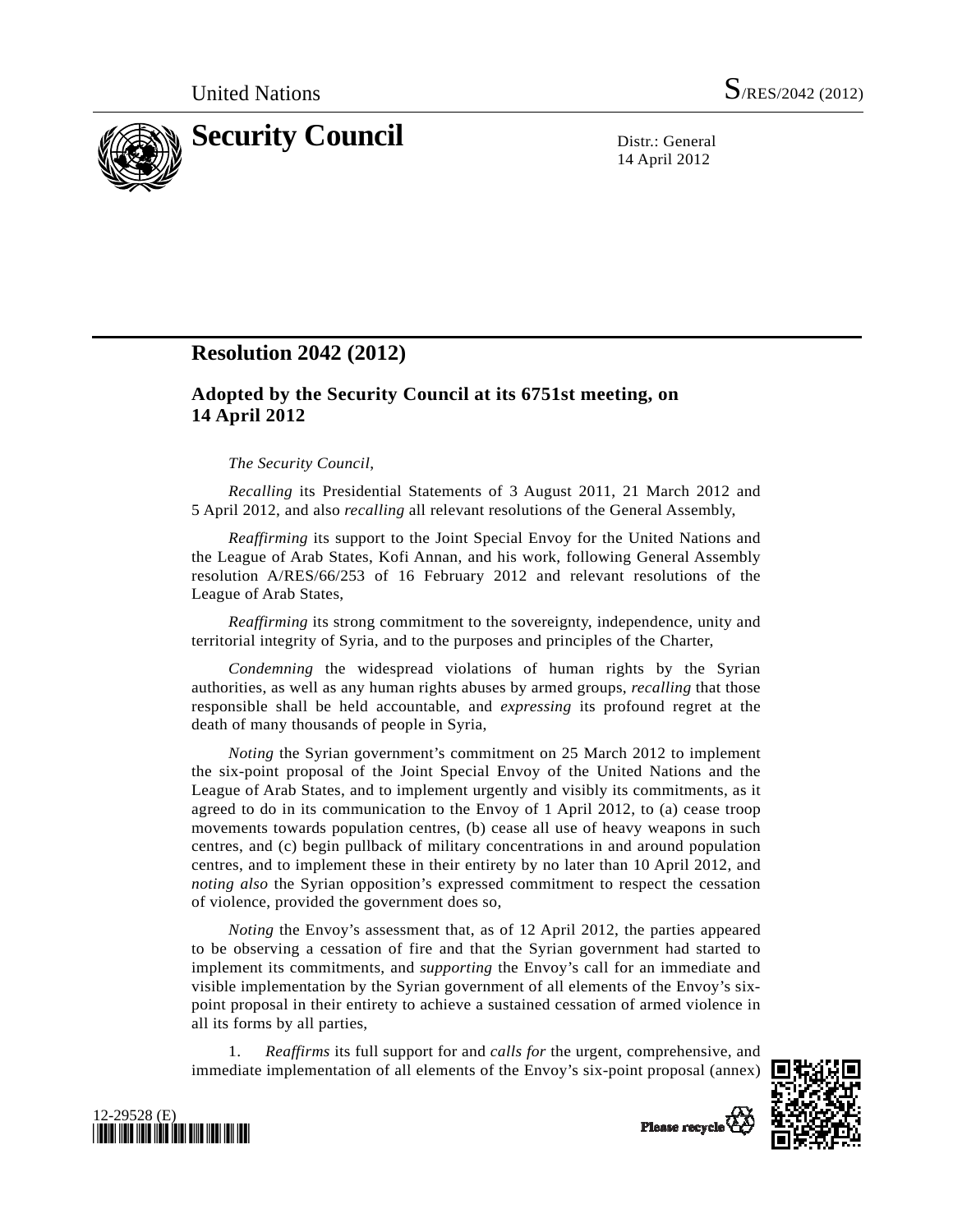aimed at bringing an immediate end to all violence and human rights violations, securing humanitarian access and facilitating a Syrian-led political transition leading to a democratic, plural political system, in which citizens are equal regardless of their affiliations, ethnicities or beliefs, including through commencing a comprehensive political dialogue between the Syrian government and the whole spectrum of the Syrian opposition;

 2. *Calls upon* the Syrian government to implement visibly its commitments in their entirety, as it agreed to do in its communication to the Envoy of 1 April 2012, to (a) cease troop movements towards population centres, (b) cease all use of heavy weapons in such centres, and (c) begin pullback of military concentrations in and around population centres;

 3. *Underlines* the importance attached by the Envoy to the withdrawal of all Syrian government troops and heavy weapons from population centres to their barracks to facilitate a sustained cessation of violence;

 4. *Calls upon* all parties in Syria, including the opposition, immediately to cease all armed violence in all its forms;

 5. *Expresses its intention*, subject to a sustained cessation of armed violence in all its forms by all parties, to establish immediately, after consultations between the Secretary-General and the Syrian government, a United Nations supervision mission in Syria to monitor a cessation of armed violence in all its forms by all parties and relevant aspects of the Envoy's six-point proposal, on the basis of a formal proposal from the Secretary-General, which the Security Council requests to receive not later than 18 April 2012;

 6. *Calls upon* the Syrian government to ensure the effective operation of the mission, including its advance team, by: facilitating the expeditious and unhindered deployment of its personnel and capabilities as required to fulfil its mandate; ensuring its full, unimpeded, and immediate freedom of movement and access as necessary to fulfil its mandate; allowing its unobstructed communications; and allowing it to freely and privately communicate with individuals throughout Syria without retaliation against any person as a result of interaction with the mission;

 7. *Decides* to authorize an advance team of up to 30 unarmed military observers to liaise with the parties and to begin to report on the implementation of a full cessation of armed violence in all its forms by all parties, pending the deployment of the mission referred to in paragraph 5 and *calls upon* the Syrian government and all other parties to ensure that the advance team is able to carry out its functions according to the terms set forth in paragraph 6;

 8. *Calls upon* the parties to guarantee the safety of the advance team without prejudice to its freedom of movement and access, and *stresses* that the primary responsibility in this regard lies with the Syrian authorities;

 9. *Requests* the Secretary-General to report immediately to the Security Council any obstructions to the effective operation of the team by any party;

 10. *Reiterates* its call for the Syrian authorities to allow immediate, full and unimpeded access of humanitarian personnel to all populations in need of assistance, in accordance with international law and guiding principles of humanitarian assistance and calls upon all parties in Syria, in particular the Syrian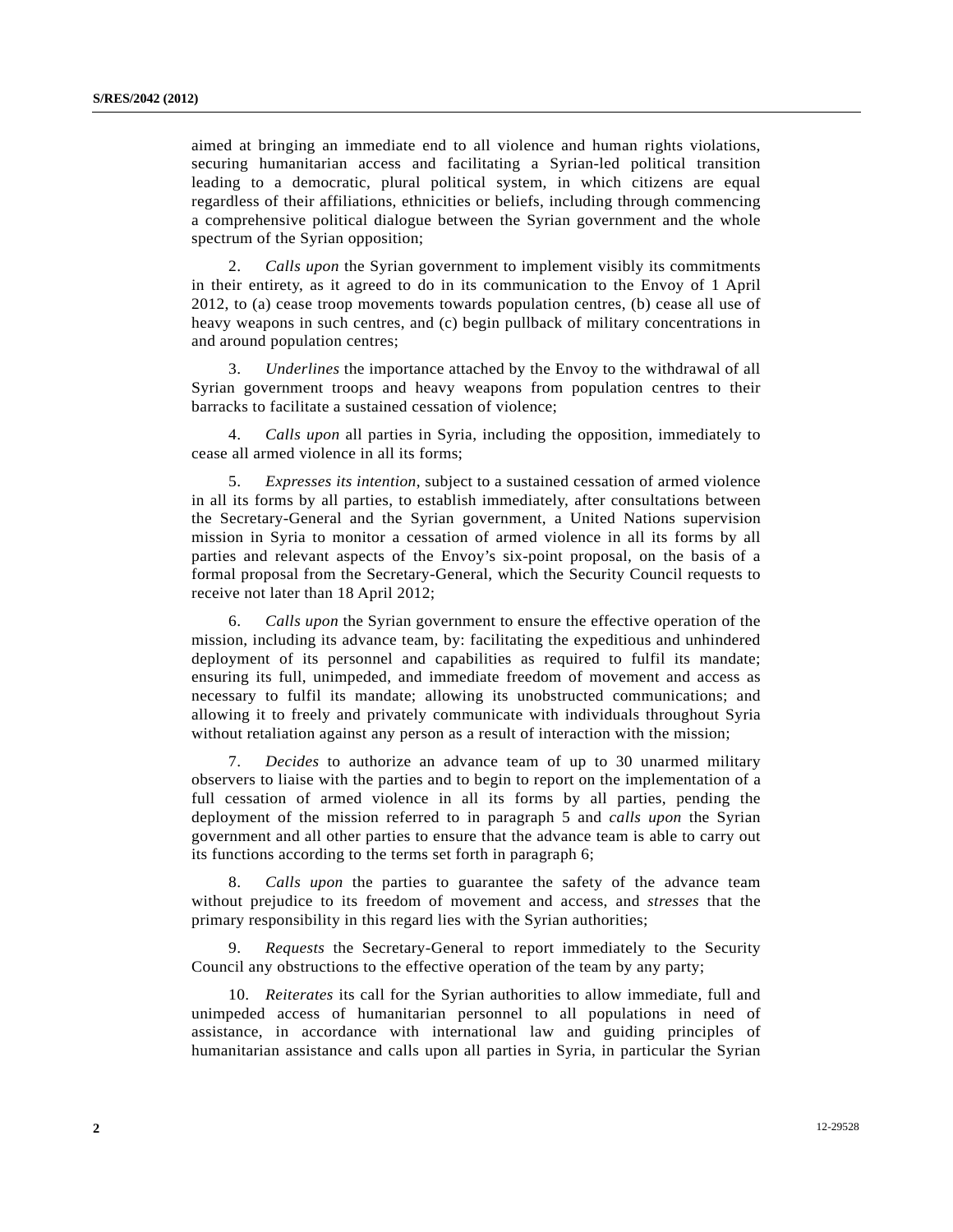authorities, to cooperate fully with the United Nations and relevant humanitarian organizations to facilitate the provision of humanitarian assistance;

 11. *Requests* the Secretary-General to report to the Council on the implementation of this resolution by 19 April 2012;

 12. *Expresses its intention* to assess the implementation of this resolution and to consider further steps as appropriate;

13. *Decides* to remain seized of the matter.